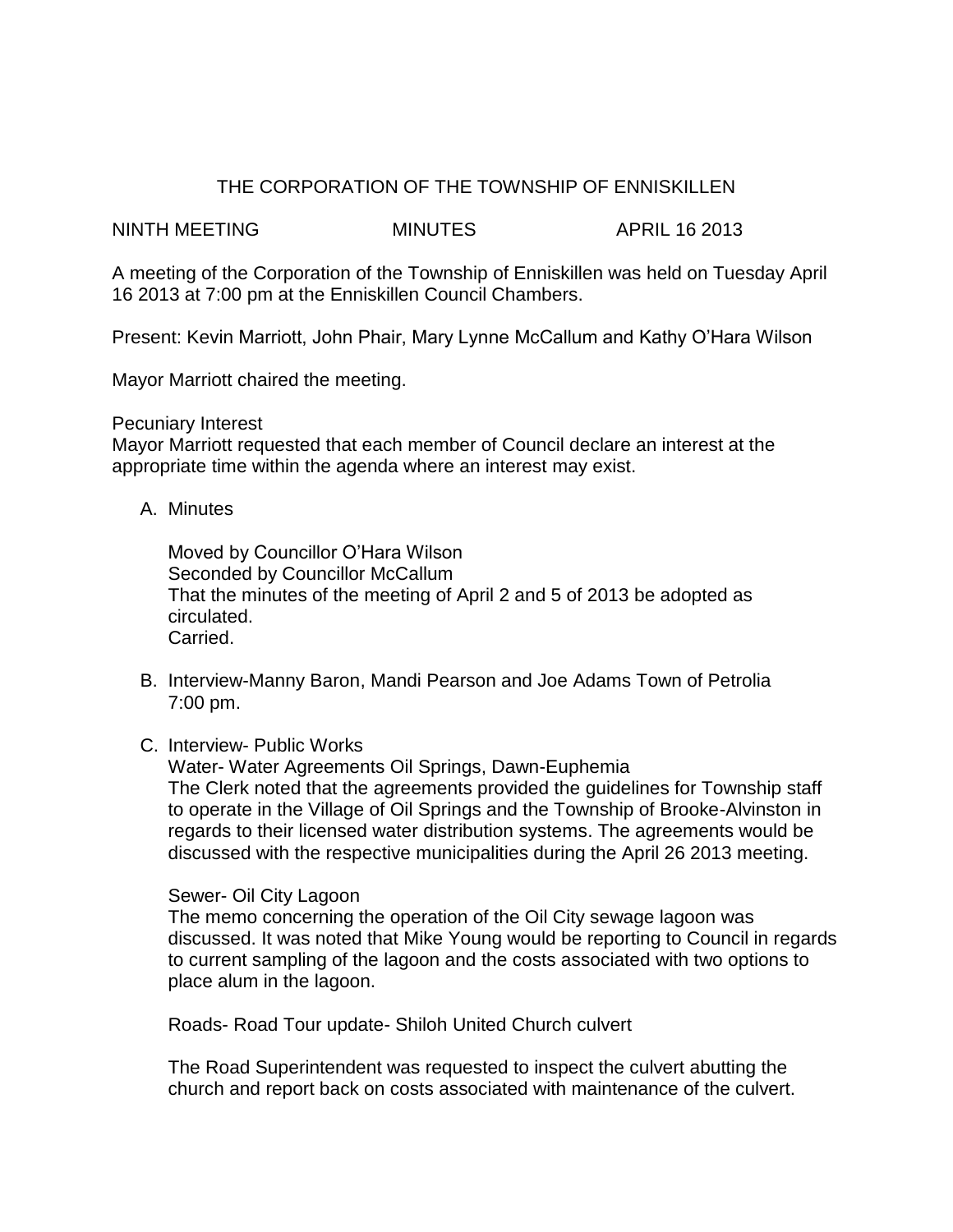2013 construction projects- Shiloh Line Reconstruction, Rokeby Line Wanstead Road bridge replacement

A discussion took place in regards to the approval of the annual budget to permit start of work on the capital projects. The Clerk noted that the budget would be circulated for the next regular meeting.

Update on maintenance gravel

The Road Superintendent noted that the application of maintenance gravel on township roads was fifty per cent completed. Work would stop in this week until half load restrictions were removed.

- D. Correspondence for information
	- 1. Federation of Canadian Municipalities communique- Mar 25, Apr 2, 5 and 6-13
	- 2. County of Lambton
		- a- Community CPR training
		- b- Lambton Creative Fund support
	- 3. Stewardship Ontario- funding for municipal blue box recycling
	- 4. EDF Canada- Churchill Wind Farm
	- 5. AMO Conference agenda
	- 6. St Clair Region Conservation Authority Canoe and Kayak Race April 21-13
	- 7. Minister of Community Safety OGRA meeting
	- 8. MADD Candlelight Vigil
	- 9. Ontario Convenience Stores Association –contraband tobacco
	- 10.Ministry of Agriculture 2013-2014 Tile Loan Program
	- 11.Spriet Associates Municipal Infrastructure Asset Management
	- 12.Lincoln Alexander Award 2013

Moved by Councillor McCallum Seconded by Councillor O'Hara Wilson That correspondence items 1-12 be received and filed. Carried.

- E. Correspondence requiring motions
	- 1. Resolution Township of Wainfleet- Not Willing Host for Wind Turbine **Development**

Moved by Councillor McCallum Seconded by Councillor Phair That the resolution from the Township of Wainfleet be supported. Carried.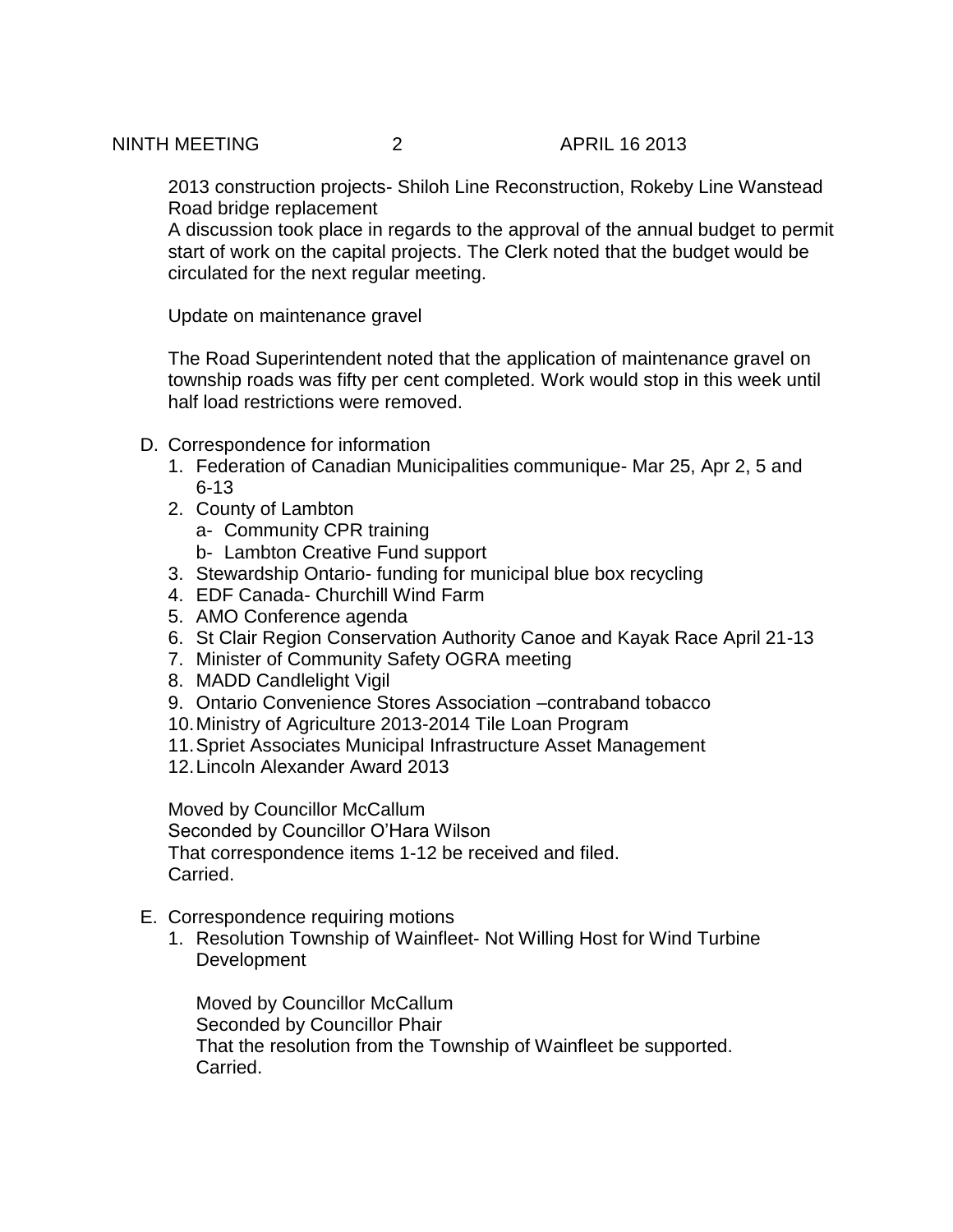F. Accounts

Moved by Councillor Phair Seconded by Councillor O'Hara Wilson That the accounts be paid as circulated: Cheque: 5773-5803: \$ 65,430.75 Cheque: 5804-5815: \$41,881.81 Carried.

- G. Bylaws
	- 1. Bylaw 35 of 2013 Confirmation Bylaw
	- 2. Bylaw 36 of 2013 Drain Rating Bylaw

Moved by Councillor McCallum Seconded by Councillor Phair That first and second reading be given to Bylaw 35 and 36 of 2013 Carried.

Moved by Councillor O'Hara Wilson Seconded by Councillor McCallum That third and final reading be given to Bylaw 35 and 36 of 2013. Carried.

## H. Other Business

1. Minutes Health & Safety Meeting April 3 2013

Moved by Councillor Phair Seconded by Councillor O'Hara Wilson That the minutes of the Health & Safety meeting be received. Carried.

Councillor Phair agreed to report back to the Council concerning the request for a noise study in the office and the placement of asphalt as a ramp at the Enniskillen Community Centre. The Clerk was requested to replace the carpet in the copier room.

2. Minutes Oil Springs/Enniskillen Fire Department- March 11 2013, January 9, February 22, May 23 and December 10 2012.

Councillor O'Hara Wilson reported that in the future the minutes for the fire committee would be kept by the Clerk of Oil Springs.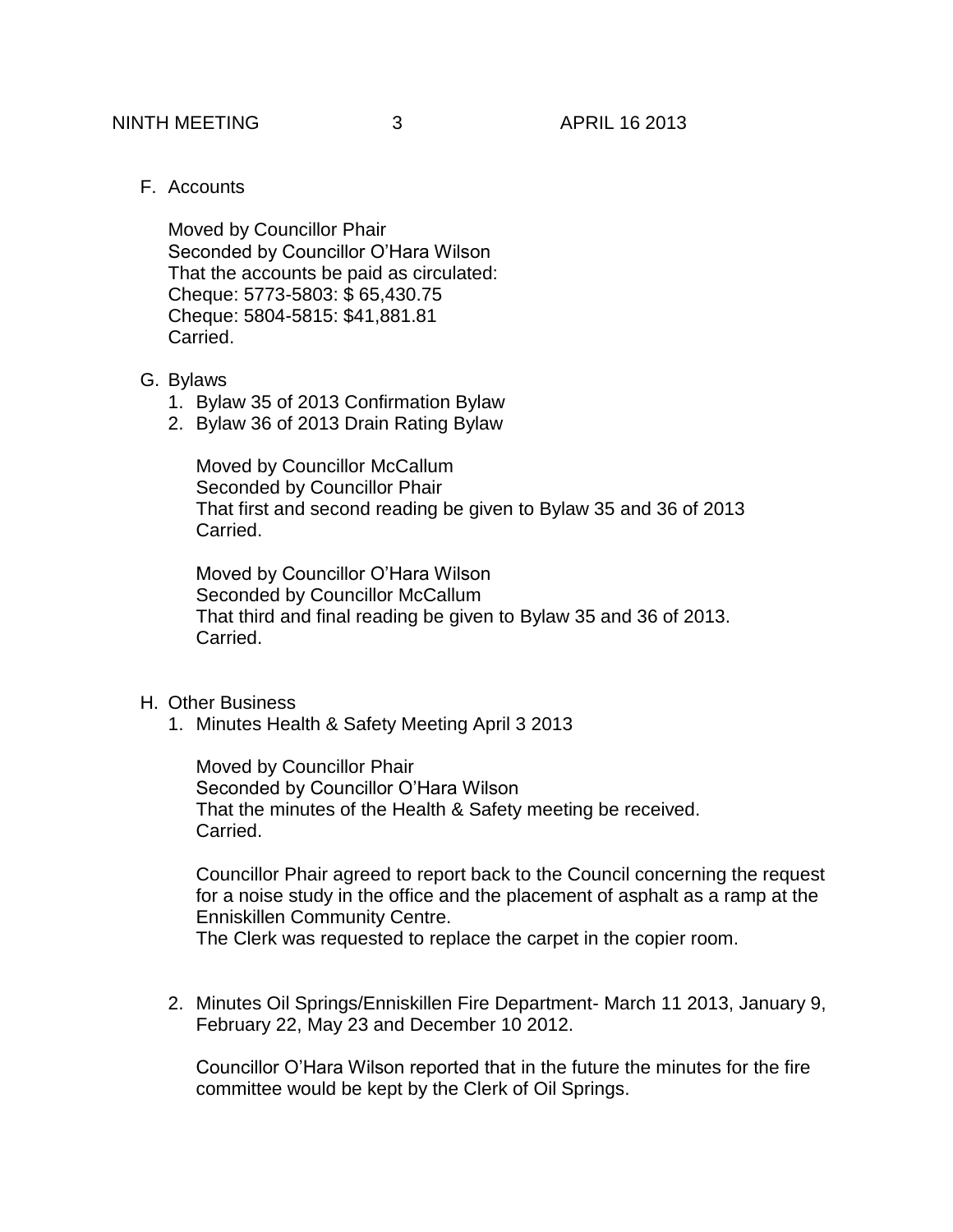Moved by Councillor O'Hara Wilson Seconded by Councillor McCallum That the minutes of the Oil Springs/Enniskillen Fire Department be received and filed. Carried.

3. Report on building accessibility

Moved by Councillor McCallum Seconded by Councillor O'Hara Wilson That the inspection of municipal properties reporting on accessibility be received. Carried.

- 4. Municipal Liability Risk Management Minimum Maintenance Standards
- 5. Audit Presentation May 21-13

The Clerk reported that the auditor would present the audit report on May 21 2013.

6. Oil Springs Enniskillen Fire Department operating agreement

The agreement was reviewed by Council.

Moved by Councillor O'Hara Wilson Seconded by Councillor Phair That first and second reading be given to Bylaw 37 of 2013 a bylaw to authorize the operating agreement for the Oil Springs Enniskillen Fire Department. Carried.

Moved by Councillor McCallum Seconded by Councillor Phair That third and final reading be given to Bylaw 37 of 2013. **Carried** 

The Clerk reported that the Western Ontario Wardens were authorizing a survey of internet needs within western Ontario.

The Clerk noted that the reconciliation of the 2010 OMPF fund had generated an increase of \$100 to the Township.

The Clerk reported on a meeting with a representative of the Churchill Wind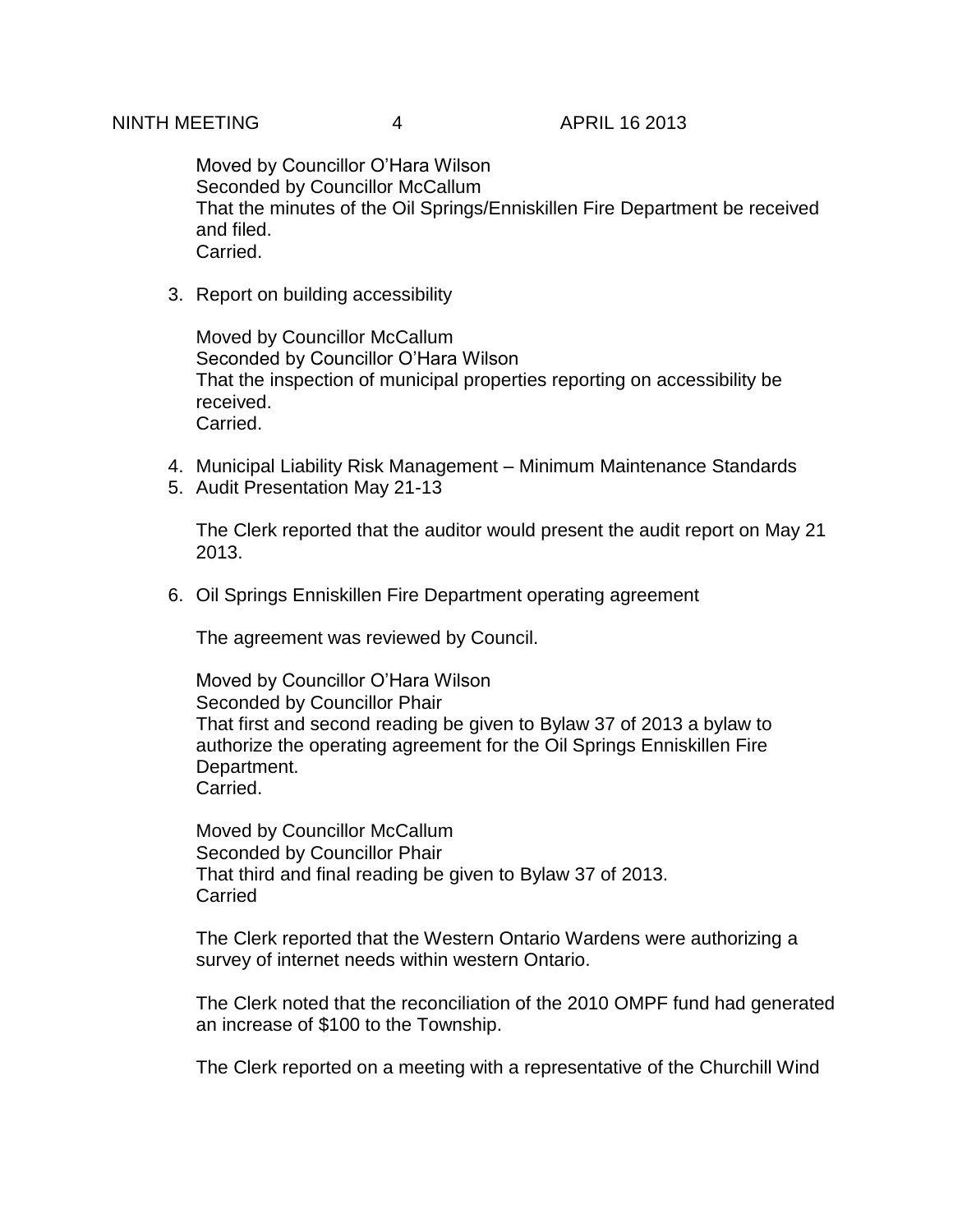Farm project. Representatives of the company expressed an interest in making a presentation to the municipal council in the future.

A copy of the court decision concerning the Township of Wainfleet municipal bylaw regulating the positioning of industrial wind towers was discussed. The Clerk noted that the municipal bylaw failed as the method of calculating the setback was unclear and that the setback was as an area of provincial responsibility.

The Clerk reported that a Divisional court decision had clarified the process concerning the appeal associated with health effects related to the placement of industrial wind towers. The Court had established that the duty of care did not require that the placement deal with all health effects. The Court relied on the Environmental Tribunal to address concerns in regards to the health effect of the project.

Mayor Marriott noted that he had been invited to attend a press conference in Toronto concerning the second reading to the private members bill of Lisa Thompson concerning the positioning of industrial wind towers.

Moved by Councillor McCallum Seconded by Councillor O'Hara Wilson That Mayor Marriott represent the Township of Enniskillen at press conferences associated with the private members bills put forward by Lisa Thompson concerning the positioning of industrial wind towers. Carried.

The Clerk reported that an application had been submitted in regards to the closure of an unopened municipal road allowance. A preliminary report would be submitted to Council in a future meeting.

The Clerk reported that the Planner for the Ontario Municipal Board was proceeding to arrange a hearing concerning Official Plan Amendment # 3.

A discussion took place concerning the appointment of a lawyer to represent the municipality at the Ontario Municipal Board.

Moved by Councillor O'Hara Wilson Seconded by Councillor Phair That Allan Patton be appointed by the Township of Enniskillen to represent the Township in the Ontario Municipal Board hearing in regards to Official Plan Amendment # 3. Carried.